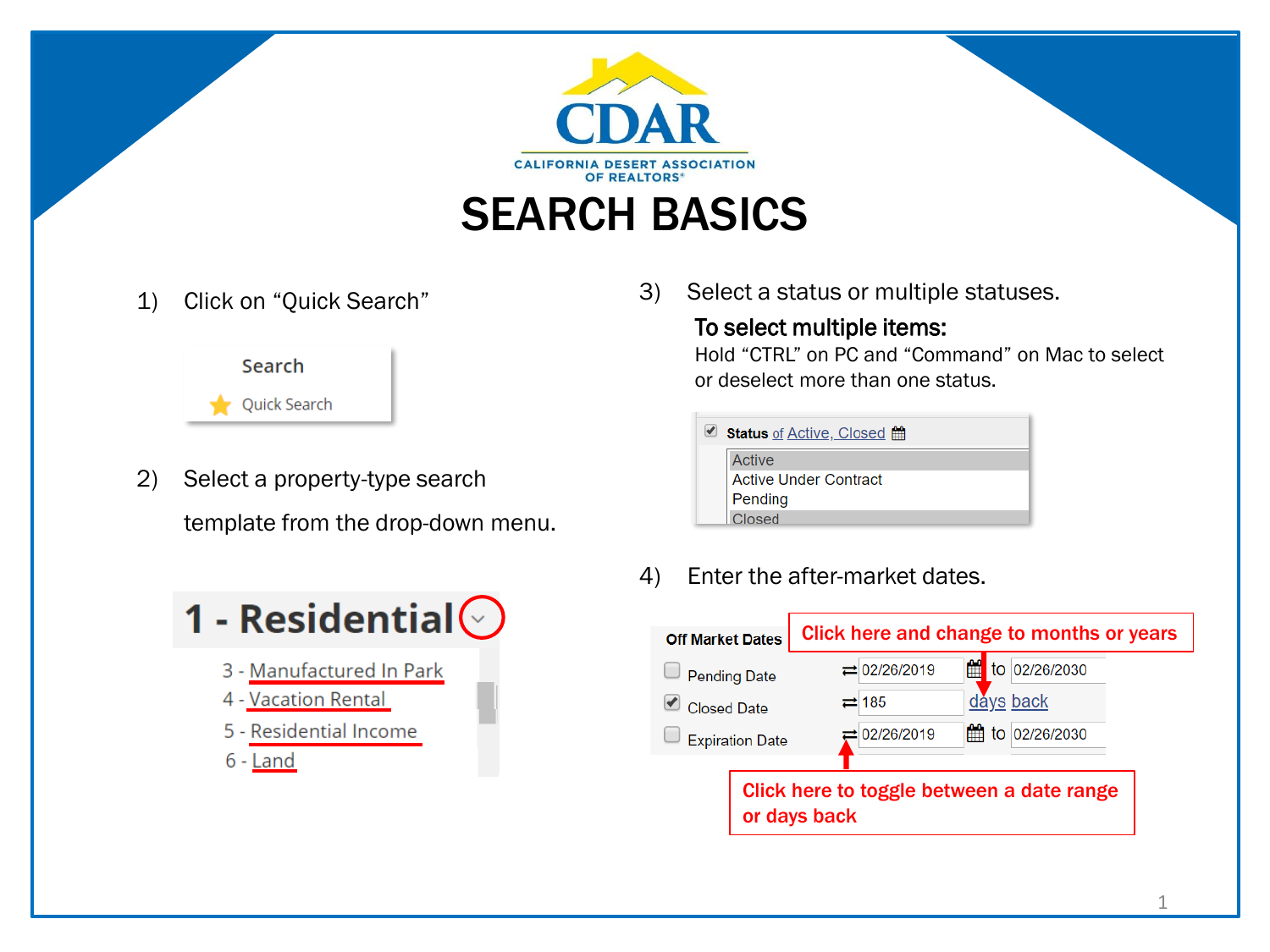

# SEARCH BASICS

5) Keep an eye on your results as you add more criteria.

| <b>View Results: 20</b>              |          |
|--------------------------------------|----------|
| MLS of GPS MLS, CLAW, CRISNet, CRMLS |          |
| MLS #, address or map overlay        | Browse » |
| Subdivisions (<br>within             |          |

6) Add criteria to meet the needs of your client.

| <b>Price</b><br>Current Price bet                          | x                                                             |
|------------------------------------------------------------|---------------------------------------------------------------|
| min<br>to                                                  | maxl                                                          |
| <b>Property Sub-Type</b>                                   | <b>Property Sub-type</b>                                      |
| Single Family Residence<br>Condominium<br><b>Townhouse</b> | <b>Bedrooms</b>                                               |
| l oft<br>Manufactured On La<br>Own Your Own                | $\blacktriangleleft$ # Bedrooms between $0+$<br>min<br>to max |
| <b>RV Park</b><br><b>Stock Cooperative</b>                 | <b>Bathrooms</b><br>Baths - Total b                           |
| Timeshare<br>Combo - Res & Cor                             | to max                                                        |

- 7) To add additional fields to your search. (these are fields that are not found within the template).
- 8) Scroll down to the "Add a Field" box.
- 9) Type in the field you're looking for.

#### $\Box$  Lot Location

Add a field to the search

- 10) For this example we will type House faces East.
- 11) Anything that matches will pop up in a dialog box.
- 12) Double click the field to add it to your search criteria.

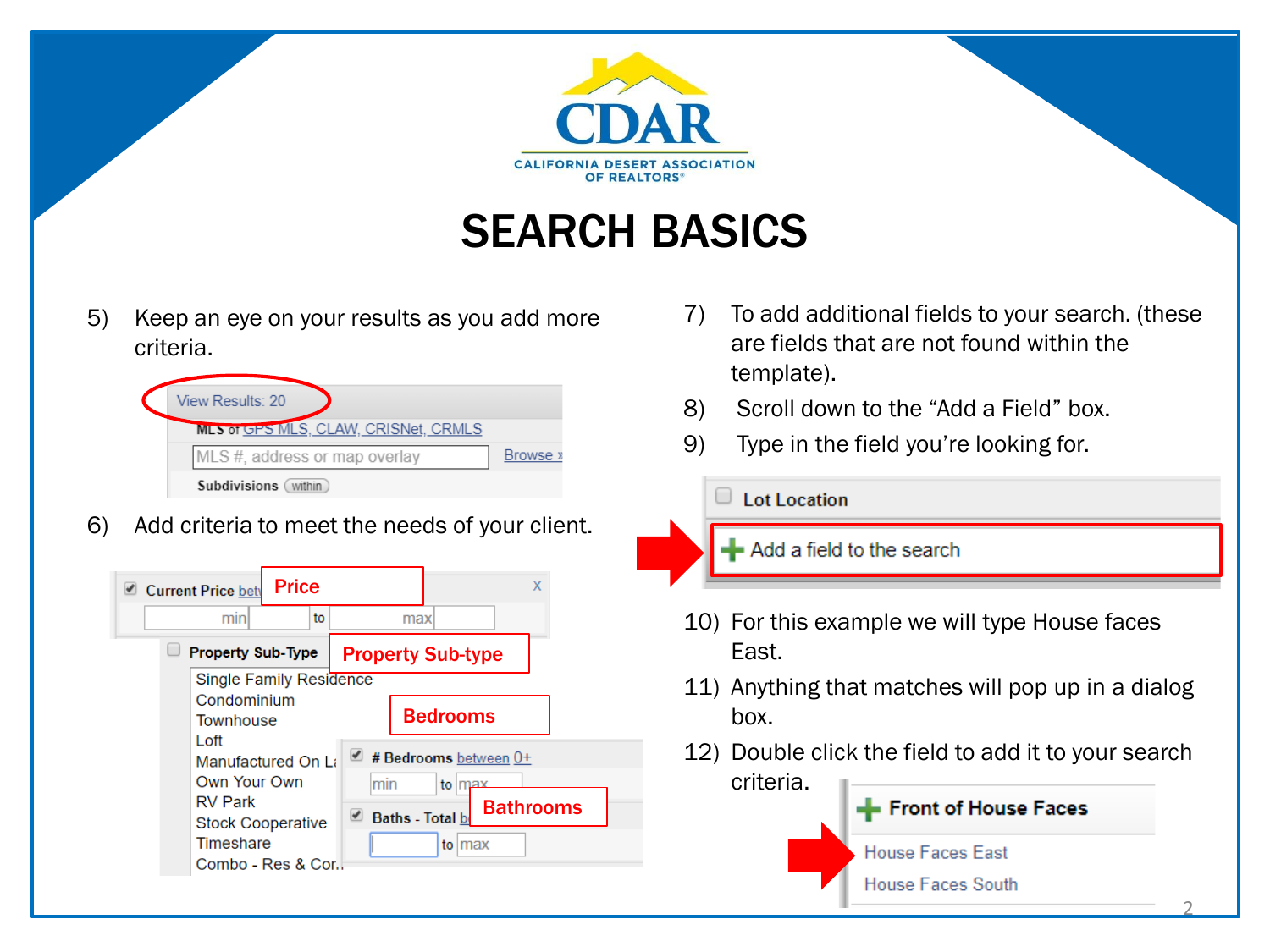

## SEARCH BASICS

### 1) Click "List "to view your results.

| ork on behalf of     | <b>Share</b> |               | <b>E-Mail</b> | Save       | Print                                    | <b>CMA</b> |                 |
|----------------------|--------------|---------------|---------------|------------|------------------------------------------|------------|-----------------|
| <b>EDIT SEARCH</b>   | <b>LIST</b>  | <b>DETAIL</b> | <b>PHOTOS</b> | <b>MAP</b> | <b>COMPARE</b>                           |            | <b>MESSAGES</b> |
| <b>Reset Columns</b> | Er:1         |               |               |            | - 12 + Sort - View $ 1 -$ Residential *] |            |                 |

2) Within the list view toggle between one line view and normal thumbnail view.



3) Select "Detail" view to see your search results in report form.

| Work on behalf of  | <b>Shaw</b> |               | <b>ZMail</b>  | Save       | <b>Print</b>   | <b>CMA</b>   |
|--------------------|-------------|---------------|---------------|------------|----------------|--------------|
| <b>EDIT SEARCH</b> | <b>LIST</b> | <b>DETAIL</b> | <b>PHOTOS</b> | <b>MAP</b> | <b>COMPARE</b> | <b>MESSA</b> |

4) Click "Neighborhood Profile" to see tax information and neighborhood demographics reports in Realist.

| 1 - Residential -                                                                                       |                                                                                                        |                                                                                                                                                                                                                                                                                                                                                                                                                      |                                                                                                                                                                                                             |                                                                                                                                                                                                                                                                                                                       | Work on behalf of         | thare                                                                                                                                                                                            | <b>C-Mail</b><br>Save                                                                                                                                                                                                                                                                      |  |
|---------------------------------------------------------------------------------------------------------|--------------------------------------------------------------------------------------------------------|----------------------------------------------------------------------------------------------------------------------------------------------------------------------------------------------------------------------------------------------------------------------------------------------------------------------------------------------------------------------------------------------------------------------|-------------------------------------------------------------------------------------------------------------------------------------------------------------------------------------------------------------|-----------------------------------------------------------------------------------------------------------------------------------------------------------------------------------------------------------------------------------------------------------------------------------------------------------------------|---------------------------|--------------------------------------------------------------------------------------------------------------------------------------------------------------------------------------------------|--------------------------------------------------------------------------------------------------------------------------------------------------------------------------------------------------------------------------------------------------------------------------------------------|--|
| Draft last sayed: 3/11/2020, 6:42:14 AM                                                                 |                                                                                                        |                                                                                                                                                                                                                                                                                                                                                                                                                      |                                                                                                                                                                                                             |                                                                                                                                                                                                                                                                                                                       |                           |                                                                                                                                                                                                  | PHOTOS<br><b>MAP</b><br>ITAIL                                                                                                                                                                                                                                                              |  |
| Results: 20 Selected: 0                                                                                 |                                                                                                        | 区上面区                                                                                                                                                                                                                                                                                                                                                                                                                 |                                                                                                                                                                                                             | Report w History Real                                                                                                                                                                                                                                                                                                 | Reighborhood Profile      |                                                                                                                                                                                                  | Property Map  . HPR                                                                                                                                                                                                                                                                        |  |
| $-55$                                                                                                   | Price   Status   MLS #<br>\$225,000<br><b>曲の区</b>                                                      | <b>Residential Action</b><br>MI 58 219031296<br>DW: 158                                                                                                                                                                                                                                                                                                                                                              |                                                                                                                                                                                                             | 77755 Michigan<br>Palm Des- # 4<br>County: Rayproring Conce Streets, Your                                                                                                                                                                                                                                             |                           |                                                                                                                                                                                                  |                                                                                                                                                                                                                                                                                            |  |
|                                                                                                         | 77725 Michigan<br>Drive 2b<br>Palm Desert, CA 92211<br>Active / 219039458 -                            |                                                                                                                                                                                                                                                                                                                                                                                                                      | Sub-Type: Condominium<br>Property Attached/Detached: Attached<br>Reds: 2<br>Baths (FiT/High 2 (2/0/0/0)<br>Year Ruth/Source: 1962/ Accessor<br>Annese Soft/Source: 1.260 Accessor<br>Furnished: Unfurnished |                                                                                                                                                                                                                                                                                                                       |                           | Area: 324 - Polm Decent East<br>Subdivision: Pain Denet C.C.<br>Legals: Ground<br>Building # of Stories: 1<br>APN: 000012002<br>Lot Size/Source: 0.148 / Assessor<br>Service Levelt Full Service |                                                                                                                                                                                                                                                                                            |  |
|                                                                                                         | \$244,900<br><b>BOR</b><br>77755 Michigan<br>Drive 1a<br>Palm Desert, CA 92211<br>Active / 219031296 - | peried Single car garage and individual laundry room. This community has 2 pools, spa and dog park.<br>Directions: East off varner tri, east on michigan, house on south side                                                                                                                                                                                                                                        | Firestace: No<br>Pool (Spac Yes / Yes<br>Garage: Yes Attached<br>Gated Community: No.<br>Senior Community: No                                                                                               | Casita - Guasthouse None<br><b>View: Yes</b><br>View Type: Golf Course: Mountain(s)<br>Marketing Remarks: Absolutely adorable orace, ready to move in condition! It features 2 badrooms. 2 baths, beautiful gournet kitchen. Hims room and back pato with an amazing south facing view to the pot and mountains. Wind |                           |                                                                                                                                                                                                  |                                                                                                                                                                                                                                                                                            |  |
|                                                                                                         | \$250,000                                                                                              | Interior Features & Appliances                                                                                                                                                                                                                                                                                                                                                                                       | General Information                                                                                                                                                                                         |                                                                                                                                                                                                                                                                                                                       | Construction & Faterior P |                                                                                                                                                                                                  |                                                                                                                                                                                                                                                                                            |  |
| 803<br>77031 Indiana<br>Avenue<br>Palm Desert, CA 92211<br>Active / 219038739 -<br><b>Price Reduced</b> |                                                                                                        | Rooms: Dining Apex Living Room<br>Assn Fee Inc: Yone<br><b>Wew Type: Goff Course: Mountain(s)</b><br>Assn Amen: Other<br><b>Heating: Central</b><br>Cooling: Air Conditioning, Celling Fanish<br>Showing Contact Type: Ourser<br>Laundry: Individual Room<br>Sawer: In. Connected and Paid<br>Security/Safety: Other<br>Will Consider Lease: No.<br>Short Term Rentals: Yes<br>the course the reduction of the high- |                                                                                                                                                                                                             | Community Feet: Dogge Park<br>Parking: Driveway, Garage Door Opener<br>Park/Space Info: Total Carport Spaces: 0: Total Covered Spaces: 0. Total<br>Uncovered/Assigned Spaces: 1: Total Garage Spaces: 1: Total Parking Spaces: 2                                                                                      |                           |                                                                                                                                                                                                  | Flooring: Carpet Laminate, Tile<br>Irrigation: Sprinkler System<br>Intigation: Sprinkler System<br><b>Pold Feat: Community</b><br>Pool Loc: Community<br>Pool Const: In Ground<br>Pool Description: Community<br>Spalied Tub Description: Community<br>Spatiet Tub Construction: In Ground |  |